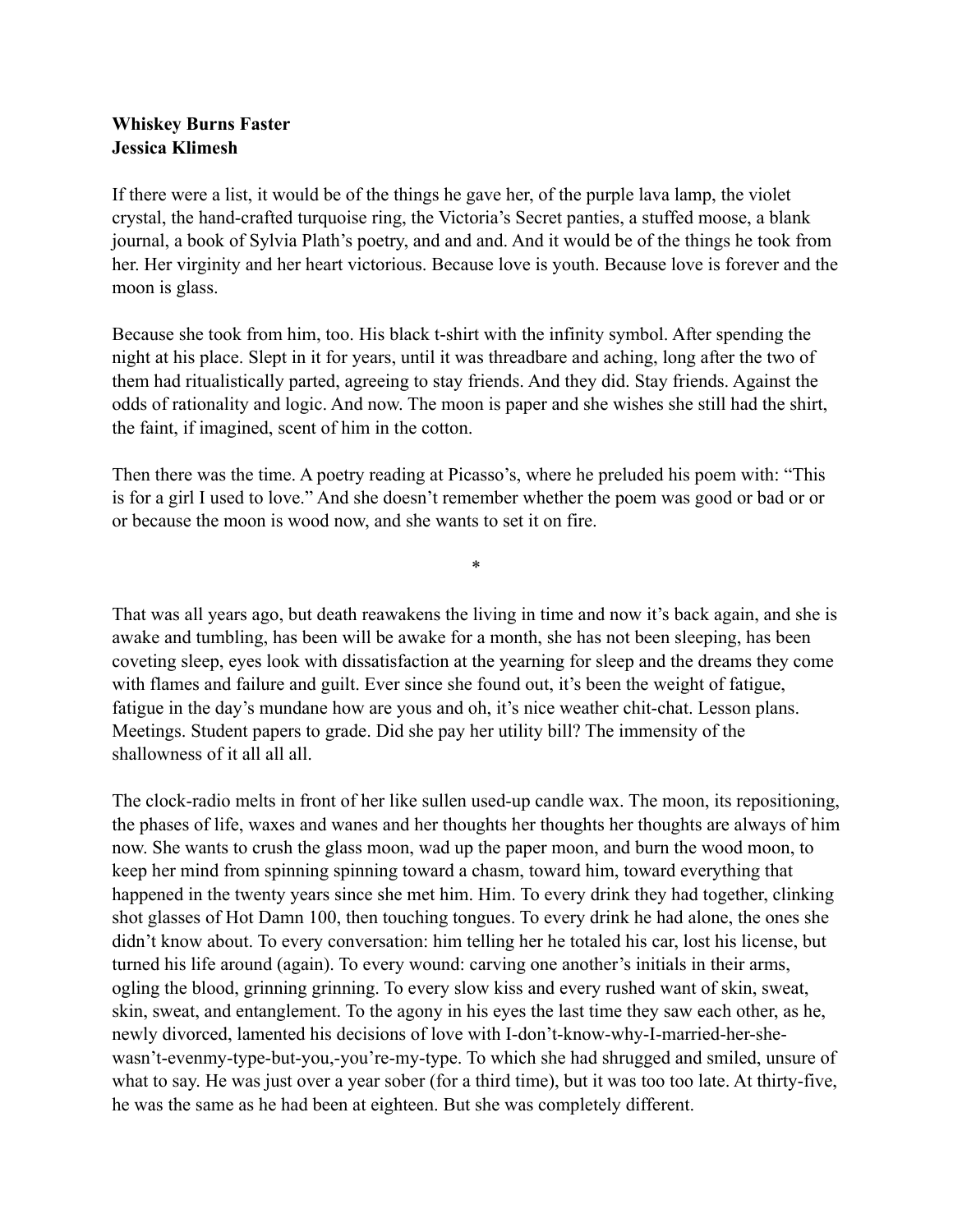The numbers on the clock and it will be years before she sleeps again. This this that keeps her dissatisfied awake and glowing crazy. This this of him. Of their first date on a November Friday night, a month after they'd met. At a coffee house where they indulged in multiple cappuccinos and then, spurred by the caffeine, wrote poetry on the walls and on the tables and on the chairs and sketched out their lives for each other. Plans and plans and plenty of time. Time. Back at her apartment she poured him a drink, and, just eighteen, he told her he'd never been drunk before, had only tasted alcohol once. She said it was fine fine. She was older and wiser and pretended she knew, drink after drink, as the sun dallied, waiting to take the moon's place. Time stretched out, and when the sun couldn't wait any longer, she kissed him their first kiss. And then they drank to that, too.

And some nights, under the glow of the Christmas lights in her bedroom. Fervid inspiration. Living, breathing, and igniting. Fire and poetry. Vibrations of art and color. They talked about the bookstore and coffee house they'd own one day. The books they'd write. The songs. The poems. They dreamed so big that the clouds looked small. He strummed his guitar while she painted. A lighter to the canvas. Flames. They laughed. Words spread out on paper. Slow sad music. They drank hard. Shots of darkness, shots of light. Kahlua, rum, tequila, vodka, whiskey. Discovery. Vodka burns the throat, but whiskey burns faster.

\*

He drove her to the cemetery, told her he loved the peacefulness of the gravestones, their promise of tranquility, said he wrote poetry there. He drove her up Muncy Mountain, and she watched the silence of the trees go past her, the solitude of the Pennsylvania landscape. And she knew then that it was love, such young and long ago love, and she was going to tell him, but he broke the silence, broke the spell, pointed to where a dead body had been found the year before. A girl from his old high school. Just a freshman.

\*

In the 3 a.m. darkness, wrapped in blankets of insomnia, a snoring dog next to her, a faculty meeting in four and a half hours, and soft tears, she replays their last exchange—a brief lighthearted message on social media—some mindless bric-a-brac about an old TV series. Not even a good-bye. Finality hits her like a roundhouse kick to the stomach. She wrestles for breath. Because now it's only it's only it's only. Only a box full of memories—the journal, the ring, the magnetic poetry they bought together, books, and her own poetry with his handwritten notes in the margins and and and. Memories, photographs, and dust to dust.

The clock-radio alarm alarms her, she has just fallen fallen. Asleep and dreaming, holding hands with his ghost, while he's in the cemetery, deep in the earth. She wonders if he feels peace, calm, and order, those things he couldn't attain in life. Those things he couldn't find in the bottle.

\*